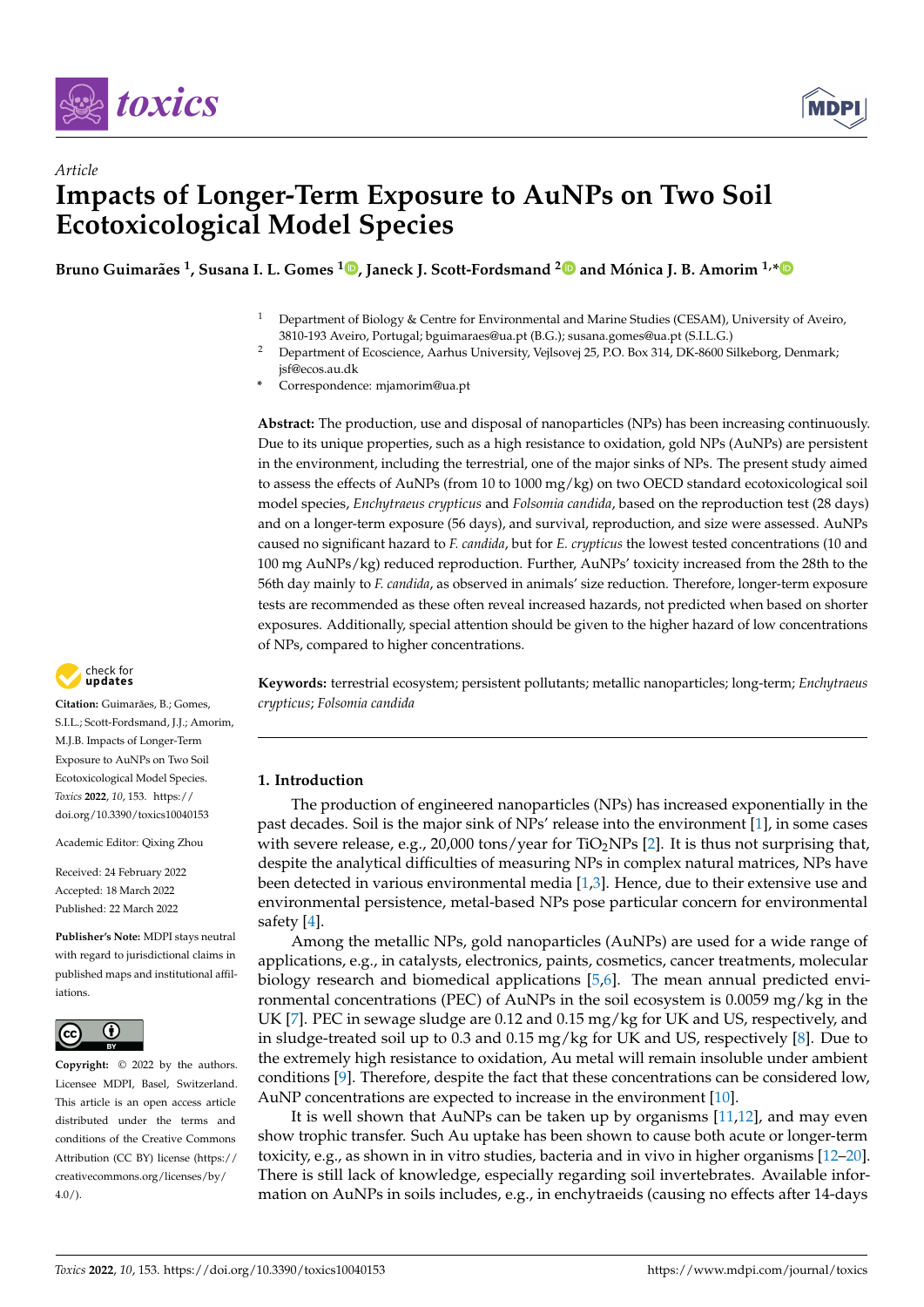exposure to *Enchytraeus buchholzi* [\[21\]](#page-7-13)), earthworms (triggering oxidative stress and DNA modifications [\[22\]](#page-7-14) and reducing reproduction [\[23\]](#page-7-15) in *Eisenia fetida*, and reducing survival and reproduction of *Eudrilus eugeniae* after 50-days exposure [\[24\]](#page-8-0)), nematodes (altering gene expression [\[25\]](#page-8-1) and reducing reproduction [\[26,](#page-8-2)[27\]](#page-8-3) in *Caenorhabditis elegans*) and isopods (with no effects on *Porcellio scaber* [\[10\]](#page-7-9)).

We are particularly interested here in the longer-term effects, as studies with other NPs have shown that standard exposure duration tests underestimated the toxicity of NPs observed after prolonged and/or multigenerational exposures. For example, multi-walled carbon nanotubes (MWCNTs) [\[28\]](#page-8-4) and tungsten carbide cobalt (WCCo) NPs [\[29\]](#page-8-5) induced a significant population decrease in *Enchytraeus crypticus* after an extended exposure period of 60 days, although there was no impact after the standard 28 days. Moreover, a multigenerational exposure to WCCo [\[30\]](#page-8-6) reported no significant impact in terms of survival and reproduction at 1500 mg/kg, but a skewed size distribution was observed with relatively more large (and medium), rather than small, organisms. Other examples include silver (Ag) NPs (AgNM300K) where toxicity was higher in *E. crypticus* based on the full life cycle test (46 days), in comparison to the standard enchytraeid reproduction test (ERT) [\[31\]](#page-8-7).

In this study we aimed to assess the toxicological effects of AuNPs stabilized with polyvinylpyrrolidone (PVP) over longer-term exposure (56 days), in comparison to the standard (28 days), on survival, reproduction, and size of *E. crypticus* and *F. candida*. The AuNPs tested are part of the repository of test materials within the EU H2020-NMBP-2017 BIORIMA project, as a nano-biomaterial (NBM) with potential applications as antimicrobial, X-ray contrast agent, and in photodynamic therapy. Besides being model species in soil ecotoxicology [\[32,](#page-8-8)[33\]](#page-8-9), *E. crypticus* and *F. candida* have similar standardized one generation exposure time (around 28 days), and both also have well-developed longer-term tests (56 days duration) [\[29,](#page-8-5)[34\]](#page-8-10). This allows for a comparison between species at similar exposure periods.

#### **2. Materials and Methods**

## *2.1. Test Organisms*

The standard test species *Enchytraeus crypticus* (Oligochaeta: Enchytraeidae) and *Folsomia candida* (Collembola) were used. *E. crypticus* cultures were maintained at 20  $\pm$  1 °C, under a photoperiod of 16:8 (light:dark), in petri dishes with agar, consisting of sterilized Bacti-Agar medium (Oxoid, Agar No. 1) and a mixture of four different salt solutions at the final concentrations of 2 mM CaCl<sub>2</sub>·2H<sub>2</sub>O, 1 mM MgSO<sub>4</sub>, 0.08 mM KCl, and 0.75 mM NaHCO<sub>3</sub>. Individuals were fed with ground autoclaved oats twice per week. Synchronized cultures were prepared as detailed in Bicho et al. [\[35\]](#page-8-11), and juveniles (17–18 days) were used. *F. candida* organisms were cultured at  $20 \pm 1$  °C, under a photoperiod of 16:8 (light:dark), on a moist substrate of plaster of Paris and activated charcoal (8:1 ratio). Individuals were fed weekly with dried baker's yeast (*Saccharomyces cerevisiae*). Cultures were synchronized to obtain 10–12 days old juveniles.

#### *2.2. Test Soil*

The natural standard LUFA 2.2 soil (Speyer, Germany) was used for the experiments and is characterized as follows: pH (0.01 M CaCl<sub>2</sub>): 5.6  $\pm$  0.4; organic carbon: 1.71  $\pm$  0.30%; cation exchange capacity (CEC):  $9.2 \pm 1.4$  meq/100 g; maximum water holding capacity (WHCmax):  $44.8 \pm 2.9$  g/100 g; texture:  $8.0 \pm 1.5\%$  clay,  $13.7 \pm 1.0\%$  silt, and  $78.3 \pm 1.0\%$ sand content.

#### *2.3. Test Material, Characterization and Spiking Procedures*

A AuNPs aqueous suspension, stabilized with PVP (provided by Colorobbia, BIOR-IMA, Cookeville, TN, USA) was used, plus the respective dispersant alone. The AuNPs dispersion was prepared as follows: an aqueous solution of  $Na<sub>3</sub>C$  it was added to an aqueous solution of PVP heated to 80  $\degree$ C, followed by the quick addition of a solution of  $HAuCl<sub>4</sub>$ ; after cooling down, the suspension was then dialyzed with deionized water to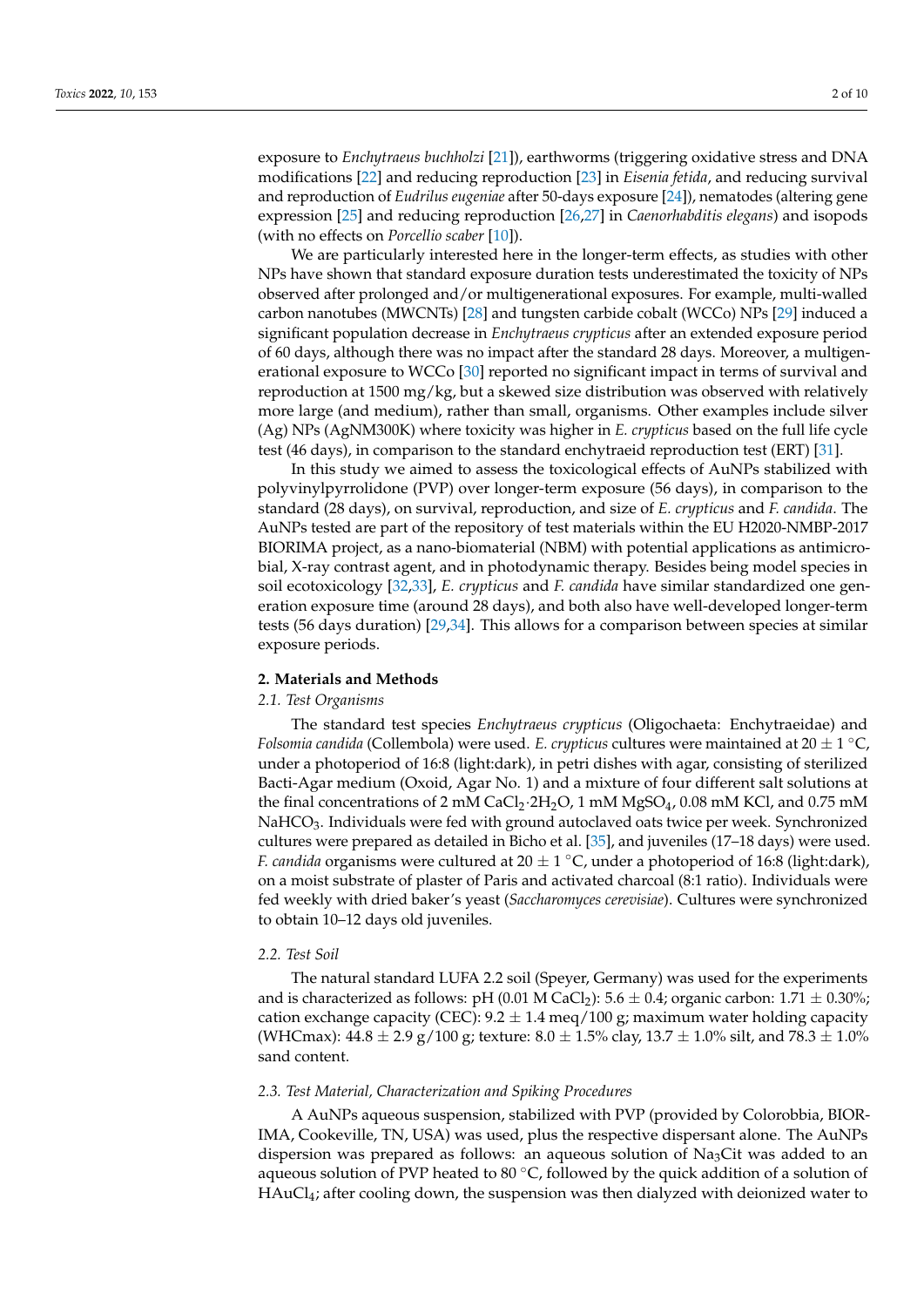remove excess PVP and citrate with a Tangential Flow membrane (Pellicon XL 10kDa PES). Particles were ca. 40 nm in diameter and negatively charged ( $\xi$ -potential = −14.4 mV); peak one size is 37.9 nm and peak two is 3.1 nm, with a Z-average of 27.7 nm (see Table S1 for characterization).

The tested concentrations were 0–10–100–200–1000 mg Au/kg for the AuNPs and the equivalent to 1000 mg Au/kg for the dispersant control (i.e., using the same volume). The selection of concentration range aimed to capture a dose–response curve for modelling purposes, naturally above PEC, since Au has been shown not to be very toxic. Spiking followed the OECD recommendations for nanomaterials in solution [\[36\]](#page-8-12). The as provided stock aqueous dispersions were serially diluted, and the correspondent volumes were applied with a micropipette onto the pre-moistened soil and homogeneously mixed with a stainless-steel spatula for ca. 3 min. Spiking was carried out per individual replicate. Moisture was adjusted to 50% of the soils' WHCmax and soil was allowed to equilibrate for 1-day prior to test start.

#### *2.4. Test Procedure*

Tests with enchytraeids followed the standard guideline for the Enchytraeid Reproduction Test (ERT, 28 days) [\[33\]](#page-8-9), plus the OECD extension, as described in, e.g., Ribeiro et al. [\[29\]](#page-8-5). In short, the test was extended or more days (56 days in total) and extra monitoring sampling times were added at days 7, 14, 21, (28) and 56. Endpoints included survival for all sampling periods and reproduction at days 28 and 56, i.e., number of juveniles and population, respectively. Number of replicates per treatment were one at days 7, 14 and 21, and four at days 28 and 56.

At test start, ten synchronized age organisms (18–20 days old after cocoon laying) were introduced in each test vessel with moist soil ( $\varnothing$ 4 cm with 20 g of soil for exposure up to day 28, and  $\varnothing$ 5.5 cm with 40 g of soil for exposure up to day 56) and food supply (22  $\pm$  2 mg, autoclaved rolled oats). Test ran up to 56 days at 20  $\pm$  1 °C and 16:8 h photoperiod. Food  $(11 \pm 1$  mg: until day 28, and 33  $\pm$  3 mg: from 28 to 56 days) and water were replenished weekly. On sampling days 7, 14, 21, and 28, adults were carefully removed from the soil and counted (survival). The juveniles were counted at day 28 and 56 using a stereo microscope, to assess reproduction. After being fixed for 24 h with ethanol and stained with Bengal rose (1% in ethanol), soil samples were sieved through meshes with decreasing pore size (1.6, 0.5, and 0.3 mm) to separate the enchytraeids from most of the soil and facilitate counting. For the replicates that continued until day 56, adults were carefully removed from the soil at day 28.

Test with collembolans were performed using the standard guideline OECD 232 [\[32\]](#page-8-8) (28 days), plus the OECD extension, as described in, e.g., Guimarães et al. [\[34\]](#page-8-10). In short, the test was extended for 28 more days (56 days in total) with adding extra monitoring sampling times at days 7, 14, 21, (28) and 56 days. Endpoints included survival and reproduction, i.e., number of juveniles (or population at day 56). Size of organisms was assessed at days 28 and 56. Four replicates per treatment were performed.

At test start, ten synchronized age animals (10–12 days old) were placed in each test vessel with moist soil ( $\approx$  5.5 cm, 30 g of soil) and food supply (2–10 mg, baker's yeast). Test ran up to 56 days at 20  $\pm$  1 °C, under a 16:8 h photoperiod. Food and water were replenished weekly. At each sampling day (7, 14, 21, 28 and 56 days), the test vessels were flooded with water, the content was transferred to a crystallizer dish and the surface was photographed for further analyses (count and measure (size, area)) using the software ImageJ [\[37\]](#page-8-13). For the replicates that continued until day 56, after a similar flooding and photographing procedure, the sampled juveniles at day 28 were transferred with a spoon to a box with a layer of Plaster of Paris to absorb extra water from the spoon. After this, ten of the biggest juveniles (ca. 11 days old) were transferred to new test vessels containing soil (spiked at day 0), representing the F1 follow-up exposure, and the test ran under the same exact conditions. At day 56, survival (F1) and reproduction (F2) were counted and measured, following the previously described procedure.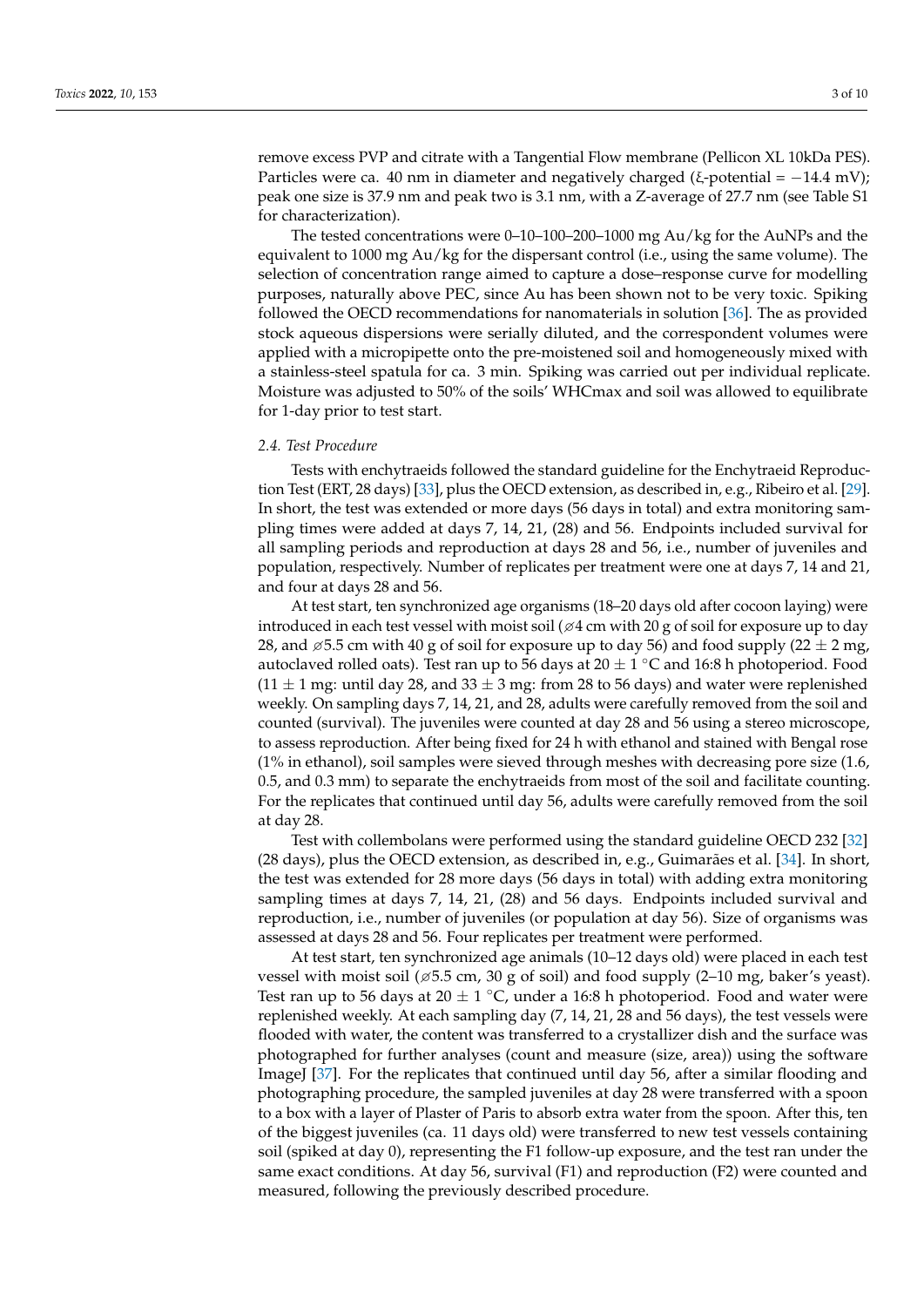Soil pH (0.01 M CaCl<sub>2</sub>) was measured at test start (day 0) and at days 28 and 56 on both species' tests. both species' tests.

## *2.5. Data Analysis 2.5. Data Analysis*

One-way analysis of variance (ANOVA), followed by the Dunnet's post-Hoc test was One-way analysis of variance (ANOVA), followed by the Dunnet's post-Hoc test was used to assess differences between control and treatments for all the endpoints (survival, used to assess differences between control and treatments for all the endpoints (survival, reproduction and size), and between exposure time (28 and 56 days) [\[38\]](#page-8-14). reproduction and size), and between exposure time (28 and 56 days) [38].

## **3. Results 3. Results**

Results from the standard enchytraeid reproduction test (Figure 1) showed that the Results from the standard enchytraeid reproduction test (Figure [1\)](#page-3-0) showed that the test validity criteria were fulfilled, i.e., in controls adult mortality was 7.5% (<20%), number of juveniles was 675 (>50), and coefficient of variation was 29% (<50%). There were no significant differences between the water and dispersant controls, hence they were polled significant differences between the water and dispersant controls, hence they were polled for graphical representation and statistical analysis. No significant change in pH was observed (full details in Table S2). served (full details in Table S2).

<span id="page-3-0"></span>

Figure 1. Results of the reproduction test with Enchytraeus crypticus when exposed in LUFA 2.2 soil to to gold nanoparticles (AuNPs), over 56 days, in terms of number of adults and juveniles at day 28 gold nanoparticles (AuNPs), over 56 days, in terms of number of adults and juveniles at day 28 (**A**), total number of organisms at day 56 (**B**), and in terms of total number of organisms at days 0, 7, 14, 21, 28 and 56 of exposure (C). Values are expressed as average  $\pm$  standard error (AV  $\pm$  SE).

Survival and reproduction were not significantly affected by AuNPs' exposure at either 28 (standard) or 56 days (extension) (Figure [1\)](#page-3-0). However, for *E. crypticus* the lowest tested concentrations (10 and 100 mg AuNPs/kg) caused a reduced population number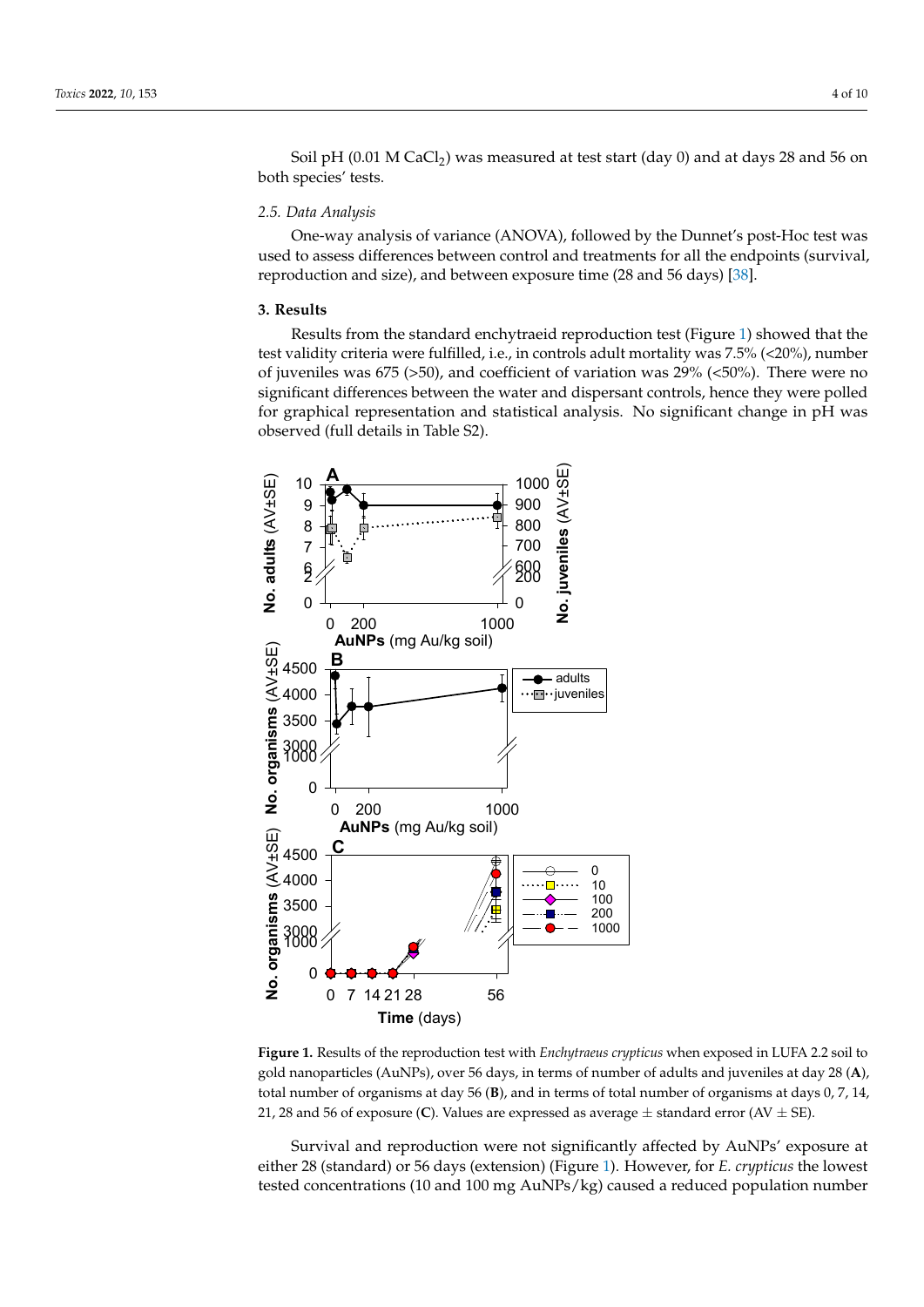(reproduction) after 56 days (Figure [1B](#page-3-0)). It is further noted that 100 mg AuNPs/kg also caused a drop in reproduction at day 28 (Figure [1A](#page-3-0)). caused a drop in reproduction at day 28 (Figure 1A). tested concentrations (10 and 100 mg AuNPs/kg) caused a reduced population number (reproduction) after 56 days (Figure 1B). It is further noted that 100 mg AuNPs/kg also

Results from the standard reproduction test with *F. candida* (Figure [2\)](#page-4-0) showed that Results from the standard reproduction test with *F. candida* (Figure 2) showed that the test validity criteria were fulfilled i.e., in controls mortality was  $7.5\%$  ( $\langle 20\%$ ), number of juveniles was 1041 ( $>100$ ), and coefficient of variation was 5.4 ( $<$ 30%). There were no significant differences between the water and dispersant controls, hence the replicates were polled for graphical and statistical analysis. No significant change in pH was observed (Table S2).

<span id="page-4-0"></span>

Figure 2. Results of the reproduction test with *Folsomia candida* when exposed in LUFA 2.2 soil to gold nanoparticles (AuNPs), in terms of number of adults, juveniles and size at day 28 (A,B), at day 56 (C,D), and in terms of total number of organisms at days 0, 7, 14, 21, 28 and 56 of exposure (E). Values are expressed as average  $\pm$  standard error (AV  $\pm$  SE).

For the standard exposure (28 days), survival, reproduction and size were not af-For the standard exposure (28 days), survival, reproduction and size were not af-fected by AuNPs (Figure [2\)](#page-4-0). For the extension (56 days) exposure, again no effects were observed on survival or reproduction, but juveniles showed a tendency to be smaller from observed on survival or reproduction, but juveniles showed a tendency to be smaller from 200 mg/kg, although not significantly (Figure [2D](#page-4-0)). Comparing results from day 28 and 56, the number of organisms showed a general decrease (although not significant) for all treatments (Figure 2E). treatments (Figure [2E](#page-4-0)).

#### **4. Discussion**

No significant concentration–response effects of AuNPs were observed on survival or reproduction for both *E. crypticus* and *F. candida*, at concentrations up to 1000 mg Au/kg soil. However, the intermediate concentration (10 and 100 mg AuNPs/kg) caused a decrease in reproduction in *E. crypticus*. This we have observed before for other NPs, e.g., Ag [\[31](#page-8-7)[,39\]](#page-8-15) and Ni [\[40\]](#page-8-16). In the case of *F. candida*, there was approximately 30% size reduction at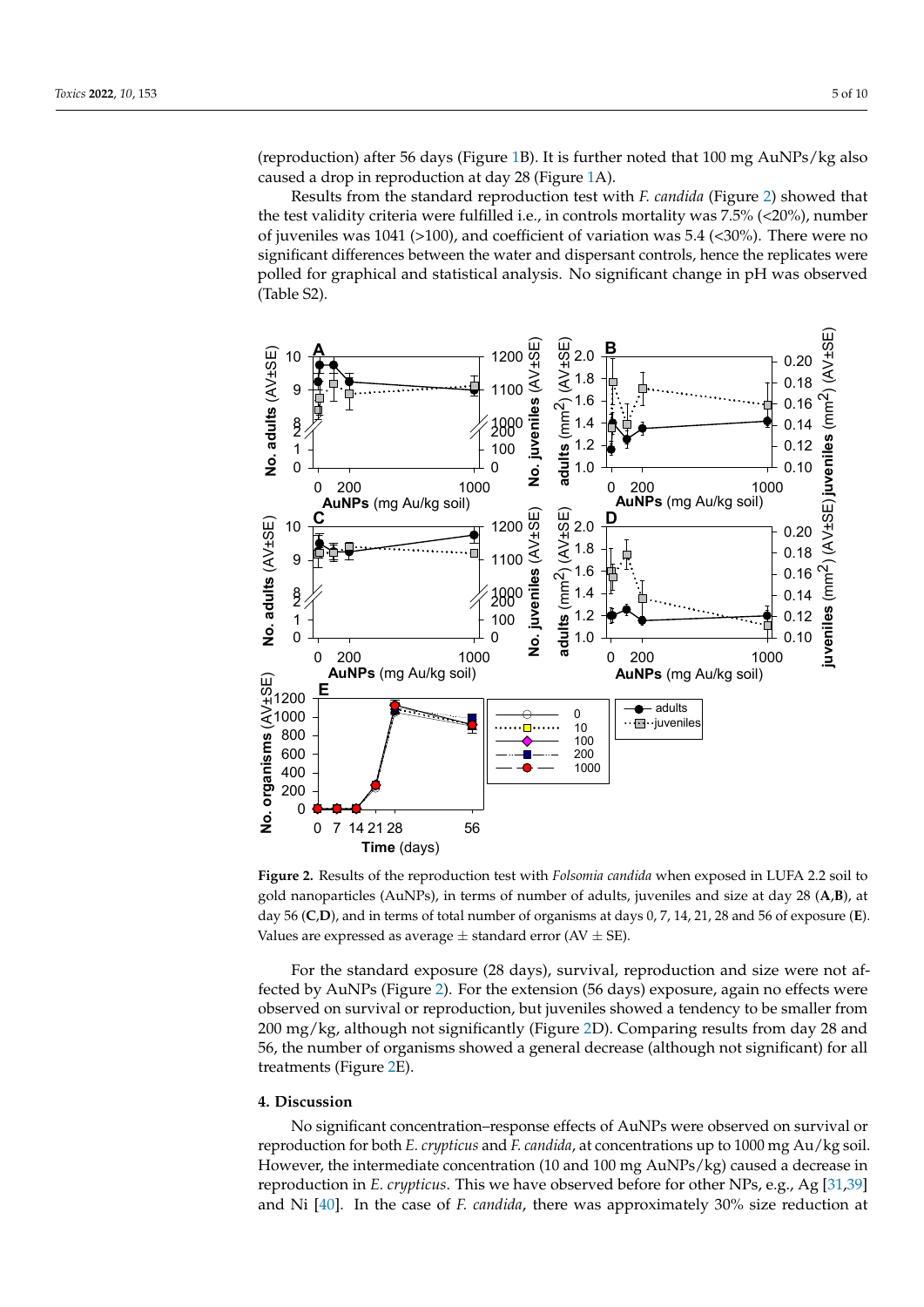the highest concentration (1000 mg/kg, 56 days exposure), in what appeared to be a concentration–response course. This smaller size indicates longer-term population risk, because animals are known to require a minimum size to reproduce [\[41](#page-8-17)[,42\]](#page-8-18).

AuNPs have previously been reported as non-toxic to other soil invertebrate species. For instance, in *E. buchholzi*, Patricks et al. [\[21\]](#page-7-13) reported no effects of 14 days exposure to AuNPs on survival and reproduction up to 37.5 mg AuNPs/kg soil (which is obviously lower than our exposure concentrations). Similarly, no effects were observed for *P. scaber* mortality, body mass, or food consumption when exposed through food [\[10\]](#page-7-9) during 14 days to 10 and 60 mg AuNPs/kg (cannot be directly converted to soil concentrations). A study with the earthworm *Eudrilus eugeniae*, exposed to AuNPs for 50 days, reported no mortality, but the worms were found to be less active after the 10th day [\[24\]](#page-8-0) (here the exposure concentration is unclear, as it is stated as 10 mg Au/box).

Other studies have shown that AuNPs can cause toxicity, e.g., while exposure of *E. fetida* to 5, 20 and 50 mg Au/kg of AuNPs (20 and 55 nm) for 28 days did not affect survival or growth, it did cause a decreased reproduction at 50 mg/kg (for the smaller AuNPs) and at 20 mg/kg (for the larger AuNPs) [\[23\]](#page-7-15). The authors of [\[23\]](#page-7-15) showed that AuNPs accumulation in earthworms was concentration dependent for the larger NPs (55 nm), but not for the smaller (20 nm) (with higher AuNPs internalization for lower doses). It was hypothesized that this could be due to a high level of aggregation of the 20 nm particles to larger than 150 nm units in the higher concentration, whereas the 55 nm AuNPs remained mono-dispersed [\[23\]](#page-7-15). On the other hand, for *C. elegans*, it was observed that smaller (11 nm) citrate-stabilized 100 µg AuNPs/mL induced a significant decrease in the survival and reproduction, whereas exposure to larger (150 nm) caused no significant effects [\[43\]](#page-8-19). Here, the authors reported that the higher uptake of the smaller AuNPs (ca. 500 times more than the larger) was the main responsible for their higher toxicity [\[43\]](#page-8-19). It is well known from other NPs that uptake and toxicity depend on size and concentration, which also influence the agglomeration pattern [\[44,](#page-8-20)[45\]](#page-8-21).

As to our experiments, the decrease in *E. crypticus* reproduction at the lower concentrations (10 and 100 mg AuNPs/kg) could be due to the higher dispersibility, and with a resulting enhanced availability and related toxicity. An alternative or concurrent explanation could be that the size of the mouth (i.e., diameter in the opening) of the *E. crypticus* adults is ca. 100  $\mu$ m [\[46\]](#page-8-22), hence ingestion of the AuNPs would only be possible for homoor hetero-aggregated NPs up to  $100 \mu m$  (and possibly only the smaller NPs would facilitate uptake through the animals' gut epithelium, limiting the toxicity of larger particles). This has been suggested before in *F. candida*, which was unaffected by a red organic pigment NM exposure, but it was clear that the pigment was ingested, shown by the visible color on the animal's midgut [\[47\]](#page-8-23). *F. candida's* mouth is also ca. 100 µm [\[48\]](#page-8-24), but being a detritivore, this species can fractionate food before ingesting it. Hence it could be hypothesized that *F. candida* is able to ingest materials of larger sizes, compared to *E. crypticus*. The above considerations of dispersibility and mouth sizes could be explanatory factors for the impact, i.e., reduction of the size of the juveniles, at the highest tested concentration (1000 mg/kg) for *F. candida*. However, is it obvious that 100 µm is quite large and many soil particles are below this threshold, hence for such hetero-aggregates this would not hold.

On the other hand, when the same AuNPs were combined with activated sludge and added to soil [\[49\]](#page-8-25), *E. crypticus* reproduction increased while decreasing the organism's size after 56-days exposure, whereas for *F. candida* there was a minor decrease of the reproductive performance and size. As stated above, a smaller size for juveniles indicates an increased population risk, because animals are known to require a minimum size to reproduce [\[41](#page-8-17)[,42\]](#page-8-18). When organisms are smaller, they take longer to mature (that is if they make it to maturity within a season), and this may affect present and subsequent generations.

Hence, this suggests the importance of longer-term exposure, e.g., as multigenerational exposure, especially for persistent materials which exert chronic effects. In line with this, a multigeneration study with *C. elegans* reported that the severity of reproductive toxicity of AuNPs in *C. elegans* was directly related to increased exposure time [\[26\]](#page-8-2). A decrease in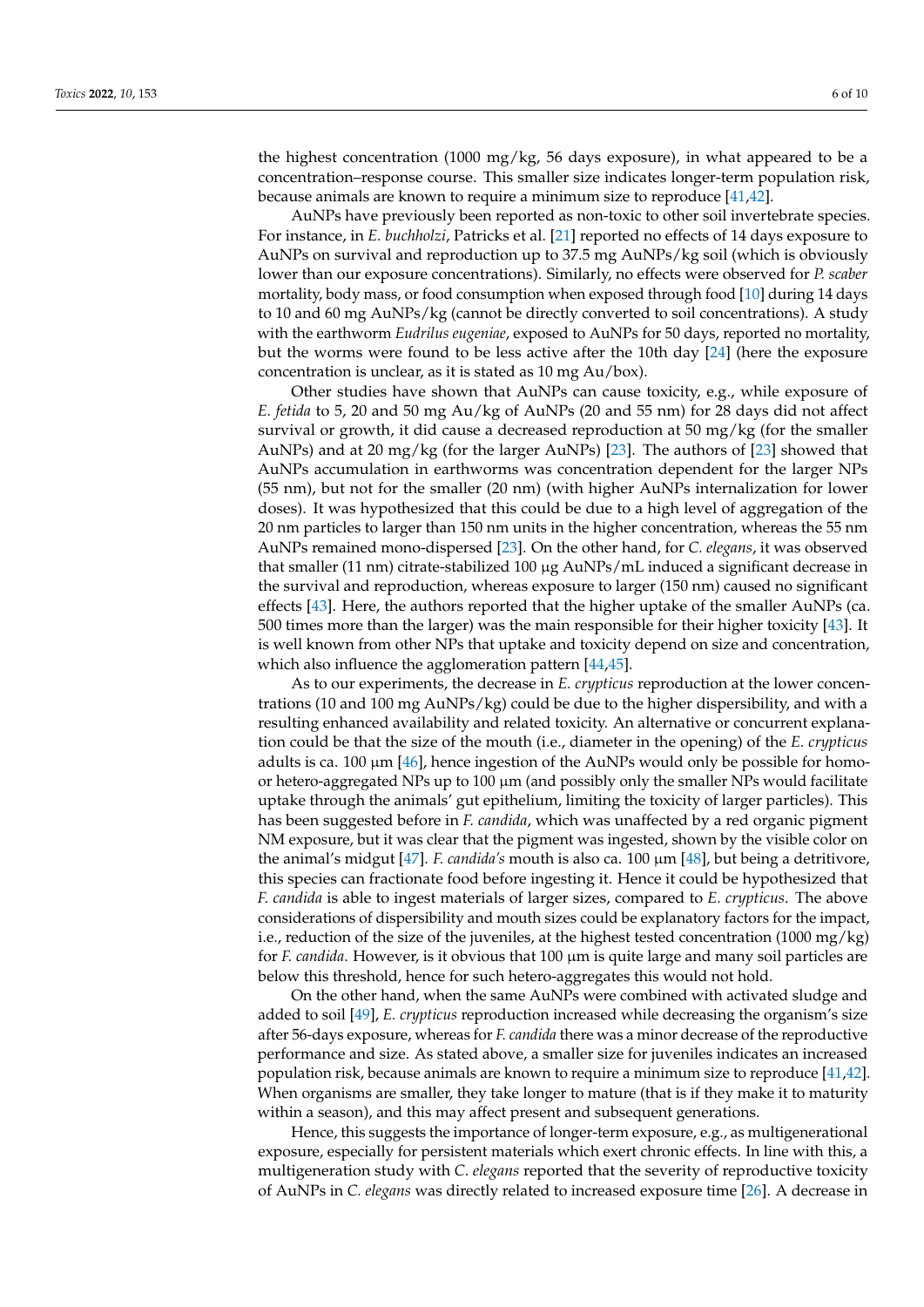the number of produced eggs after exposure to  $100 \mu g/mL$  of AuNPs (11 nm) from F0 was detected, this effect being observed at lower concentrations (10 and 50  $\mu$ g/mL) from F2 [\[26\]](#page-8-2). Another multigenerational study [\[50\]](#page-9-0) showed that the effects of AuNP exposure for one generation in *C. elegans* (parental generation) can induce adverse effects on subsequent generations' reproduction, i.e., transgenerational effects. Finally, Moon et al. [\[27\]](#page-8-3) showed that continuous exposure of AuNPs to *C. elegans* impaired reproduction from F2 to F4, while intermittent exposure caused more severe effects on F3 organisms, which may indicate that the recovery period was not sufficient for the animal.

From a wider perspective, among NPs, the AuNPs were less toxic (mass based) to *E. crypticus* than other metallic NPs e.g., CuO NMs [\[51\]](#page-9-1) and WCCo [\[29\]](#page-8-5), at comparable exposure periods. For *F. candida*, the toxicity of AuNPs was also lower (mass based) than reported for other metallic NPs, e.g., AgNPs [\[39\]](#page-8-15) and ZnONPs [\[52\]](#page-9-2). Although some NPs such as WCCo, CuO, organic pigment and MWCNTs, showed no toxicity to *F. candida* in the standard 28 days reproduction test [\[47\]](#page-8-23), in multigenerational exposure (four generations) WCCo NM affected reproduction and survival from F3 onwards, while CuO NM caused no effects [\[53\]](#page-9-3).

#### **5. Conclusions**

Hazards caused by AuNPs for soil invertebrates seem to be concentration and exposure time dependent. For *E. crypticus* the lowest concentration caused a reduction in reproduction for both standard (28 days) and extension (56 days) exposures (100 mg AuNPs/kg at day 28 and 10 mg AuNPs/kg at day 56). For *F. candida*, the size of animals was reduced at the highest concentration (1000 mg AuNPs/kg) after an extension exposure (56 days) period. Given the high persistency of AuNPs, they remain in the environment for long periods of time, and hence can accumulate to higher levels. Therefore, longerterm exposure tests are recommended, including multi-generational tests to assess the risks of AuNPs to soil invertebrates. Moreover, special attention should be given to the potential higher hazard of low concentrations of NPs, including AuNPs, compared to higher concentrations.

**Supplementary Materials:** The following supporting information can be downloaded at: [https:](https://www.mdpi.com/article/10.3390/toxics10040153/s1) [//www.mdpi.com/article/10.3390/toxics10040153/s1,](https://www.mdpi.com/article/10.3390/toxics10040153/s1) Table S1. Characterization of the water suspension of gold nanoparticles (AuNPs), stabilized with polyvinylpyrrolidone (PVP) used in the experiments. DLS: dynamic light scattering; ICP-OES: inductively coupled plasma optical emission spectrometry; UV-Vis: Ultraviolet–visible spectroscopy; wt: weight; Pd: Polydispersity; kcps: count rate; σ: standard deviation; n/a: not available, Table S2. Variation of the soil pH (0.01 M CaCl<sub>2</sub>) per test condition, species and exposure time (day 0, 28 and 56).

**Author Contributions:** Conceptualization, M.J.B.A. and J.J.S.-F.; Methodology, B.G. and S.I.L.G.; Formal Analysis, B.G.; Investigation, B.G. and S.I.L.G.; Writing—Original Draft Preparation, B.G.; Writing—Review & Editing, S.I.L.G., J.J.S.-F. and M.J.B.A.; Supervision, M.J.B.A.; Project Administration, J.J.S.-F. and M.J.B.A.; Funding Acquisition, J.J.S.-F. and M.J.B.A. All authors have read and agreed to the published version of the manuscript.

**Funding:** This study was supported by the European Commission Project H2020-NMBP-2017 BIORIMA (GA No. 760928). Further support within NanoInformaTIX (H2020-NMBP-14-2018, No. 814426), NANORIGO (H2020-NMBP-13-2018, GA No. 814530) and CESAM [UIDB/50017/2020 + UIDP/50017/2020 + LA/P/0094/2020], via FCT/MEC through national funds, and the co-funding by the FEDER, within the PT2020 Partnership Agreement and Compete 2020. S. Gomes is funded by the Portuguese national funds (OE), through FCT—Fundação para a Ciência e a Tecnologia, I.P., in the scope of the framework contract foreseen in the numbers 4, 5 and 6 of the article 23, of the Decree-Law 57/2016, of 29 August, changed by Law 57/2017, of 19 July.

**Institutional Review Board Statement:** Not applicable.

**Informed Consent Statement:** Not applicable.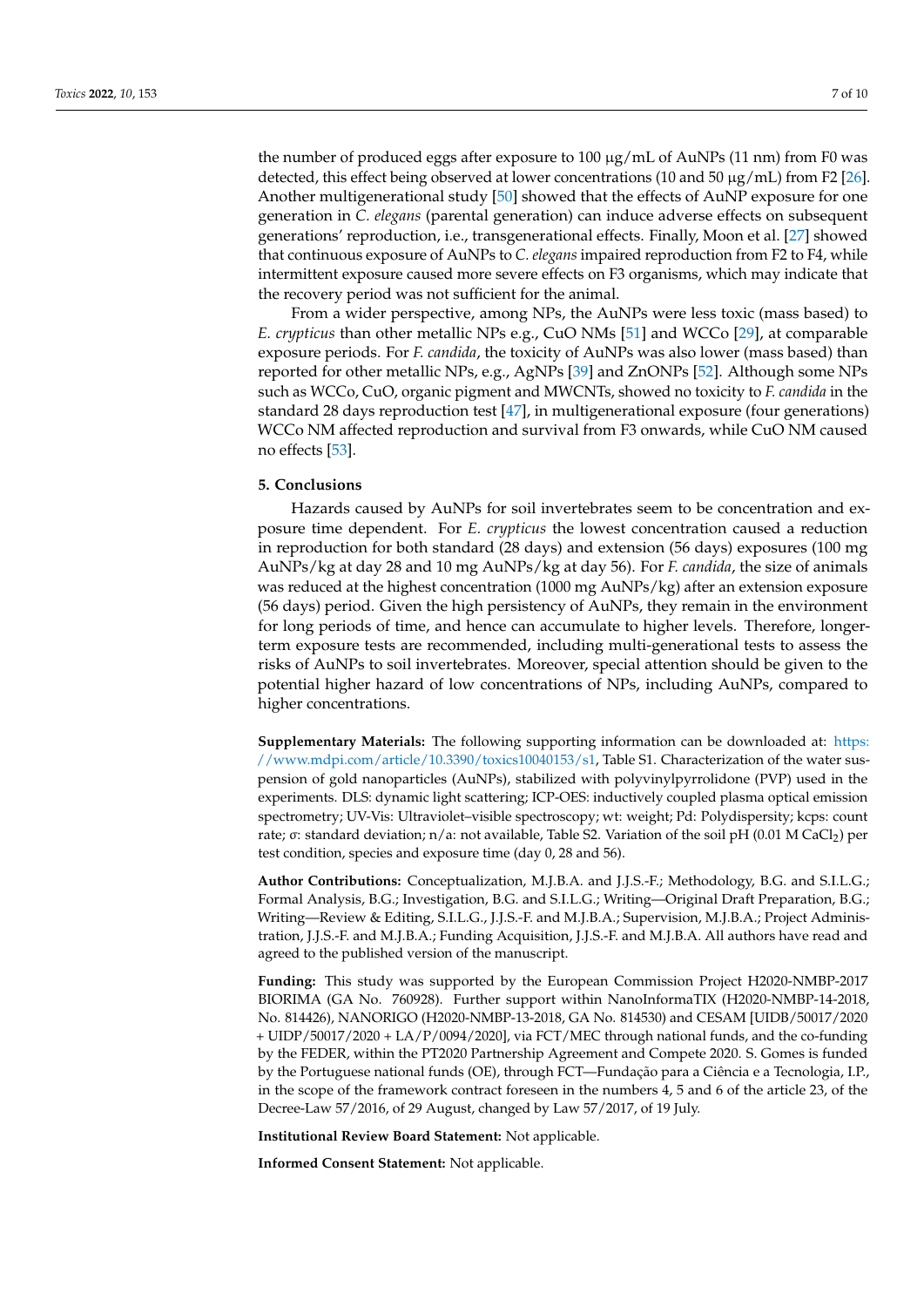**Data Availability Statement:** The data presented in this study are available on request from the corresponding author.

**Acknowledgments:** The authors would like to thank WP2 partners and Colorobbia for providing AuNPs test materials and characterization.

**Conflicts of Interest:** The authors declare that they have no conflict of interest.

### **References**

- <span id="page-7-0"></span>1. Azimzada, A.; Jreije, I.; Hadioui, M.; Shaw, P.; Farner, J.M.; Wilkinson, K.J. Quantification and Characterization of Ti-, Ce-, and Ag-Nanoparticles in Global Surface Waters and Precipitation. *Environ. Sci. Technol.* **2021**, *55*, 9836–9844. [\[CrossRef\]](http://doi.org/10.1021/acs.est.1c00488) [\[PubMed\]](http://www.ncbi.nlm.nih.gov/pubmed/34181400)
- <span id="page-7-1"></span>2. Sun, T.Y.; Mitrano, D.M.; Bornhöft, N.A.; Scheringer, M.; Hungerbühler, K.; Nowack, B. Envisioning Nano Release Dynamics in a Changing World: Using Dynamic Probabilistic Modeling to Assess Future Environmental Emissions of Engineered Nanomaterials. *Environ. Sci. Technol.* **2017**, *51*, 2854–2863. [\[CrossRef\]](http://doi.org/10.1021/acs.est.6b05702) [\[PubMed\]](http://www.ncbi.nlm.nih.gov/pubmed/28157288)
- <span id="page-7-2"></span>3. Proulx, K.; Hadioui, M.; Wilkinson, K.J. Separation, detection and characterization of nanomaterials in municipal wastewaters using hydrodynamic chromatography coupled to ICPMS and single particle ICPMS. *Anal. Bioanal. Chem.* **2016**, *408*, 5147–5155. [\[CrossRef\]](http://doi.org/10.1007/s00216-016-9451-x) [\[PubMed\]](http://www.ncbi.nlm.nih.gov/pubmed/26970748)
- <span id="page-7-3"></span>4. Tourinho, P.S.; van Gestel, C.A.M.; Lofts, S.; Svendsen, C.; Soares, A.M.V.M.; Loureiro, S. Metal-based nanoparticles in soil: Fate, behavior, and effects on soil invertebrates. *Environ. Toxicol. Chem.* **2012**, *31*, 1679–1692. [\[CrossRef\]](http://doi.org/10.1002/etc.1880)
- <span id="page-7-4"></span>5. Elahi, N.; Kamali, M.; Baghersad, M.H. Recent biomedical applications of gold nanoparticles: A review. *Talanta* **2018**, *184*, 537–556. [\[CrossRef\]](http://doi.org/10.1016/j.talanta.2018.02.088)
- <span id="page-7-5"></span>6. Dedeh, A.; Ciutat, A.; Treguer-Delapierre, M.; Bourdineaud, J.-P. Impact of gold nanoparticles on zebrafish exposed to a spiked sediment. *Nanotoxicology* **2015**, *9*, 71–80. [\[CrossRef\]](http://doi.org/10.3109/17435390.2014.889238)
- <span id="page-7-6"></span>7. Boxall, A.B.A.; Chaudhry, Q.; Sinclair, C.; Jones, A.; Aitken, R.; Jefferson, B.; Watts, C. *Current and Future Predicted Environmental Exposure to Engineered Nanoparticles*; Central Science Laboratory Department for Environment, Food and Rural Affairs: London, UK, 2007; pp. 1–89.
- <span id="page-7-7"></span>8. Mahapatra, I.; Sun, T.Y.; Clark, J.R.A.; Dobson, P.J.; Hungerbuehler, K.; Owen, R.; Nowack, B.; Lead, J. Probabilistic modelling of prospective environmental concentrations of gold nanoparticles from medical applications as a basis for risk assessment. *J. Nanobiotechnol.* **2015**, *13*, 93. [\[CrossRef\]](http://doi.org/10.1186/s12951-015-0150-0)
- <span id="page-7-8"></span>9. Krauskopf, K.B. The solubility of gold. *Econ. Geol.* **1951**, *46*, 858–870. [\[CrossRef\]](http://doi.org/10.2113/gsecongeo.46.8.858)
- <span id="page-7-9"></span>10. Bogataj, U.; Drobne, D.; Jemec, A.; Kostanjšek, R.; Mrak, P.; Novak, S.; Prevorčnik, S.; Sket, B.; Trontelj, P.; Žnidarič, M.T.; et al. Gold nanoparticles do not induce adverse effects on terrestrial isopods *Porcellio scaber* after 14-day exposure. *Acta Biol. Slov.* **2016**, *59*, 33–44.
- <span id="page-7-10"></span>11. Connor, E.E.; Mwamuka, J.; Gole, A.; Murphy, C.J.; Wyatt, M.D. Gold nanoparticles are taken up by human cells but do not cause acute cytotoxicity. *Small* **2005**, *1*, 325–327. [\[CrossRef\]](http://doi.org/10.1002/smll.200400093)
- <span id="page-7-11"></span>12. Judy, J.D.; Unrine, J.M.; Rao, W.; Bertsch, P.M. Bioaccumulation of gold nanomaterials by *Manduca sexta* through dietary uptake of surface contaminated plant tissue. *Environ. Sci. Technol.* **2012**, *46*, 12672–12678. [\[CrossRef\]](http://doi.org/10.1021/es303333w)
- 13. Truong, L.; Saili, K.S.; Miller, J.M.; Hutchison, J.E.; Tanguay, R.L. Persistent adult zebrafish behavioral deficits results from acute embryonic exposure to gold nanoparticles. *Comp. Biochem. Physiol. C Toxicol. Pharmacol.* **2012**, *155*, 269–274. [\[CrossRef\]](http://doi.org/10.1016/j.cbpc.2011.09.006)
- 14. Kim, K.-T.; Zaikova, T.; Hutchison, J.E.; Tanguay, R.L. Gold nanoparticles disrupt zebrafish eye development and pigmentation. *Toxicol. Sci.* **2013**, *133*, 275–288. [\[CrossRef\]](http://doi.org/10.1093/toxsci/kft081)
- 15. Hwang, E.T.; Lee, J.H.; Chae, Y.J.; Kim, Y.S.; Kim, B.C.; Sang, B.-I.; Gu, M.B. Analysis of the Toxic Mode of Action of Silver Nanoparticles Using Stress-Specific Bioluminescent Bacteria. *Small* **2008**, *4*, 746–750. [\[CrossRef\]](http://doi.org/10.1002/smll.200700954) [\[PubMed\]](http://www.ncbi.nlm.nih.gov/pubmed/18528852)
- 16. Jia, Y.-P.; Ma, B.-Y.; Wei, X.-W.; Qian, Z.-Y. The in vitro and in vivo toxicity of gold nanoparticles. *Chin. Chem. Lett.* **2017**, *28*, 691–702. [\[CrossRef\]](http://doi.org/10.1016/j.cclet.2017.01.021)
- 17. Sani, A.; Cao, C.; Cui, D. Toxicity of gold nanoparticles (AuNPs): A review. *Biochem. Biophys. Rep.* **2021**, *26*, 100991. [\[CrossRef\]](http://doi.org/10.1016/j.bbrep.2021.100991)
- 18. Yah, C. The toxicity of Gold Nanoparticles in relation to their physiochemical properties. *Biomed. Res.* **2013**, *24*, 400–413.
- 19. Sabo-Attwood, T.; Unrine, J.M.; Stone, J.W.; Murphy, C.J.; Ghoshroy, S.; Blom, D.; Bertsch, P.M.; Newman, L.A. Uptake, distribution and toxicity of gold nanoparticles in tobacco (*Nicotiana xanthi*) seedlings. *Nanotoxicology* **2012**, *6*, 353–360. [\[CrossRef\]](http://doi.org/10.3109/17435390.2011.579631)
- <span id="page-7-12"></span>20. Judy, J.D.; Unrine, J.M.; Bertsch, P.M. Evidence for Biomagnification of Gold Nanoparticles within a Terrestrial Food Chain. *Environ. Sci. Technol.* **2011**, *45*, 776–781. [\[CrossRef\]](http://doi.org/10.1021/es103031a)
- <span id="page-7-13"></span>21. Patricks, V.O.; Wepener, V.; Maboeta, M.S. Single and mixture toxicity of gold nanoparticles and gold(III) to *Enchytraeus buchholzi* (Oligochaeta). *Appl. Soil Ecol.* **2014**, *84*, 231–234. [\[CrossRef\]](http://doi.org/10.1016/j.apsoil.2014.08.007)
- <span id="page-7-14"></span>22. Bourdineaud, J.P.; Štambuk, A.; Šrut, M.; Radić Brkanac, S.; Ivanković, D.; Lisjak, D.; Sauerborn Klobučar, R.; Dragun, Z.; Bačić, N.; Klobučar, G.I.V. Gold and silver nanoparticles effects to the earthworm *Eisenia fetida*–the importance of tissue over soil concentrations. *Drug Chem. Toxicol.* **2021**, *44*, 12–29. [\[CrossRef\]](http://doi.org/10.1080/01480545.2019.1567757) [\[PubMed\]](http://www.ncbi.nlm.nih.gov/pubmed/30945571)
- <span id="page-7-15"></span>23. Unrine, J.M.; Hunyadi, S.E.; Tsyusko, O.V.; Rao, W.; Shoults-Wilson, W.A.; Bertsch, P.M. Evidence for bioavailability of Au nanoparticles from soil and biodistribution within earthworms (*Eisenia fetida*). *Environ. Sci. Technol.* **2010**, *44*, 8308–8313. [\[CrossRef\]](http://doi.org/10.1021/es101885w)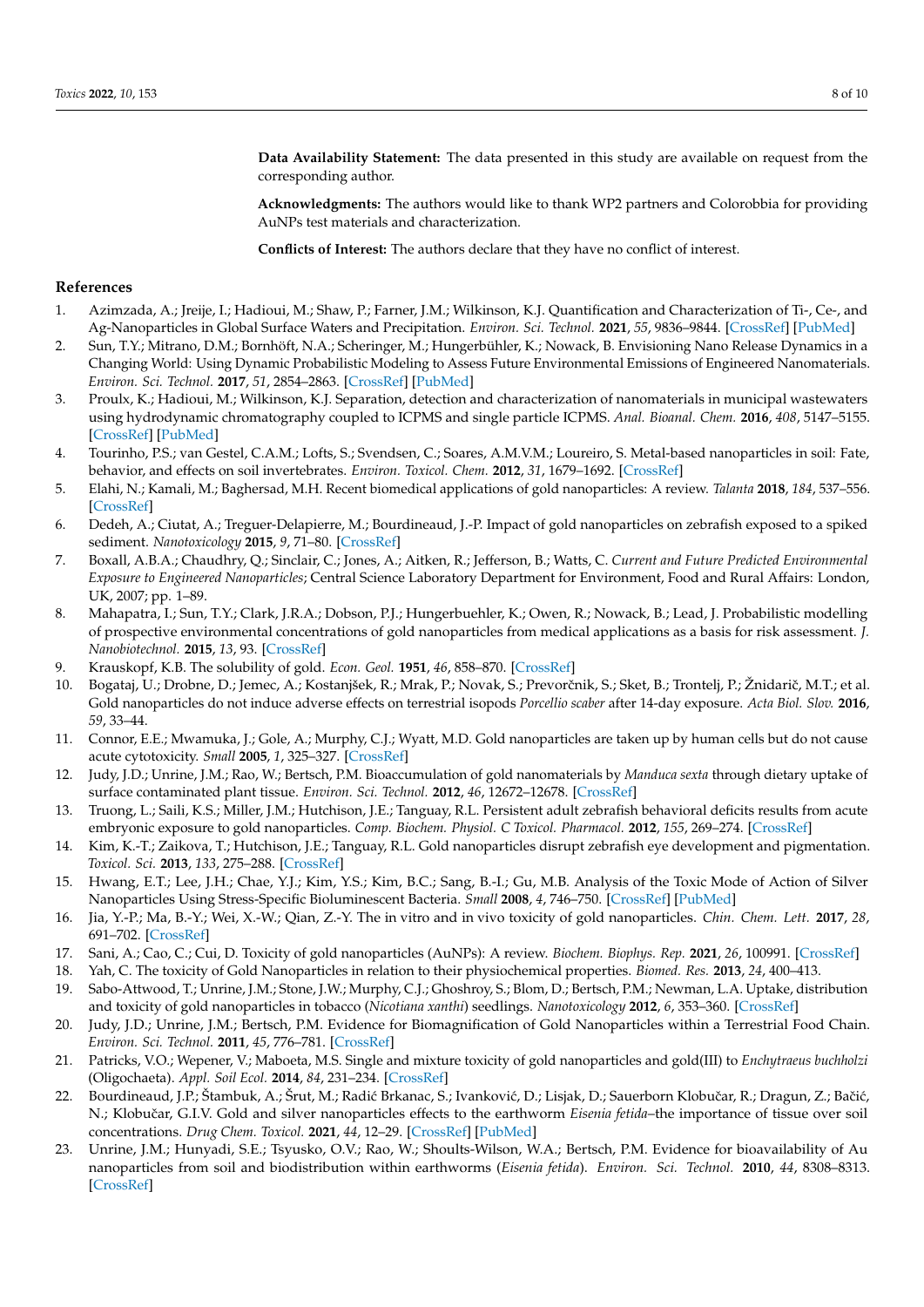- <span id="page-8-0"></span>24. Samrot, A.V.; Bhavya, K.S.; Sahithya, C.S.; Sowmya, N. Evaluation of Toxicity of Chemically Synthesised Gold Nanoparticles Against *Eudrilus eugeniae*. *J. Clust. Sci.* **2018**, *29*, 1217–1225. [\[CrossRef\]](http://doi.org/10.1007/s10876-018-1440-0)
- <span id="page-8-1"></span>25. Hu, C.C.; Wu, G.H.; Lai, S.F.; Muthaiyan Shanmugam, M.; Hwu, Y.; Wagner, O.I.; Yen, T.J. Toxic Effects of Size-tunable Gold Nanoparticles on *Caenorhabditis elegans* Development and Gene Regulation. *Sci. Rep.* **2018**, *8*, 15245. [\[CrossRef\]](http://doi.org/10.1038/s41598-018-33585-7) [\[PubMed\]](http://www.ncbi.nlm.nih.gov/pubmed/30323250)
- <span id="page-8-2"></span>26. Patel, M.; Siddiqi, N.J.; Sharma, P.; Alhomida, A.S.; Khan, H.A. Reproductive toxicity of pomegranate peel extract synthesized gold nanoparticles: A multigeneration study in *C. elegans*. *J. Nanomater.* **2019**, *2019*, 8767943. [\[CrossRef\]](http://doi.org/10.1155/2019/8767943)
- <span id="page-8-3"></span>27. Moon, J.; Kwak, J.I.; Kim, S.W.; An, Y.-J. Multigenerational effects of gold nanoparticles in *Caenorhabditis elegans*: Continuous versus intermittent exposures. *Environ. Pollut.* **2017**, *220*, 46–52. [\[CrossRef\]](http://doi.org/10.1016/j.envpol.2016.09.021) [\[PubMed\]](http://www.ncbi.nlm.nih.gov/pubmed/27634002)
- <span id="page-8-4"></span>28. Amorim, M.J.B.; Scott-Fordsmand, J.J. Plastic pollution—A case study with *Enchytraeus crypticus*—From micro-to nanoplastics. *Environ. Pollut.* **2021**, *271*, 116363. [\[CrossRef\]](http://doi.org/10.1016/j.envpol.2020.116363)
- <span id="page-8-5"></span>29. Ribeiro, M.J.; Maria, V.L.; Soares, A.M.V.M.; Scott-Fordsmand, J.J.; Amorim, M.J.B. Fate and Effect of Nano Tungsten Carbide Cobalt (WCCo) in the Soil Environment: Observing a Nanoparticle Specific Toxicity in *Enchytraeus crypticus*. *Environ. Sci. Technol.* **2018**, *52*, 11394–11401. [\[CrossRef\]](http://doi.org/10.1021/acs.est.8b02537)
- <span id="page-8-6"></span>30. Ribeiro, M.J.; Scott-Fordsmand, J.J.; Amorim, M.J.B. Multigenerational exposure to cobalt (CoCl<sup>2</sup> ) and WCCo nanoparticles in *Enchytraeus crypticus*. *Nanotoxicology* **2019**, *13*, 751–760. [\[CrossRef\]](http://doi.org/10.1080/17435390.2019.1570374)
- <span id="page-8-7"></span>31. Bicho, R.C.; Ribeiro, T.; Rodrigues, N.P.; Scott-Fordsmand, J.J.; Amorim, M.J.B. Effects of Ag nanomaterials (NM300K) and Ag salt (AgNO<sup>3</sup> ) can be discriminated in a full life cycle long term test with *Enchytraeus crypticus*. *J. Hazard. Mater.* **2016**, *318*, 608–614. [\[CrossRef\]](http://doi.org/10.1016/j.jhazmat.2016.07.040)
- <span id="page-8-8"></span>32. OECD 232. *Test No. 232: Collembolan Reproduction Test in Soil*; OECD Guidelines for the Testing of Chemicals, Section 2; OECD: Paris, France, 2016; ISBN 9789264264601.
- <span id="page-8-9"></span>33. OECD 220. *Test No. 220: Enchytraeid Reproduction Test*; OECD Guidelines for the Testing of Chemicals, Section 2; OECD: Paris, France, 2016; ISBN 9789264264472.
- <span id="page-8-10"></span>34. Guimarães, B.; Maria, V.L.; Römbke, J.; Amorim, M.J.B. Multigenerational exposure of *Folsomia candida* to ivermectin—Using avoidance, survival, reproduction, size and cellular markers as endpoints. *Geoderma* **2019**, *337*, 273–279. [\[CrossRef\]](http://doi.org/10.1016/j.geoderma.2018.09.030)
- <span id="page-8-11"></span>35. Bicho, R.C.; Santos, F.C.F.; Gonçalves, M.F.M.; Soares, A.M.V.M.; Amorim, M.J.B. Enchytraeid Reproduction TestPLUS: Hatching, growth and full life cycle test—an optional multi-endpoint test with Enchytraeus crypticus. *Ecotoxicology* **2015**, *24*, 1053–1063. [\[CrossRef\]](http://doi.org/10.1007/s10646-015-1445-5) [\[PubMed\]](http://www.ncbi.nlm.nih.gov/pubmed/25773650)
- <span id="page-8-12"></span>36. OECD. *Guidance on Sample Preparation and Dosimetry for the Safety Testing of Manufactured Nanomaterials. Series on the Safety of Manufactured Nanomaterials No. 36*; OECD: Paris, France, 2012.
- <span id="page-8-13"></span>37. Schneider, C.A.; Rasband, W.S.; Eliceiri, K.W. NIH Image to ImageJ: 25 years of image analysis. *Nat. Methods* **2012**, *9*, 671–675. [\[CrossRef\]](http://doi.org/10.1038/nmeth.2089)
- <span id="page-8-14"></span>38. SigmaPlot 12.0. *Statistical Package for the Social Sciences—SigmaPlot for Windows*, 12th ed.; SigmaPlot 12.0: Chicago, IL, USA, 2011.
- <span id="page-8-15"></span>39. Mendes, L.A.; Maria, V.L.; Scott-Fordsmand, J.J.; Amorim, M.J.B. Ag Nanoparticles (Ag NM300K) in the Terrestrial Environment: Effects at Population and Cellular Level in *Folsomia candida* (Collembola). *Int. J. Environ. Res. Public Health* **2015**, *12*, 12530–12542. [\[CrossRef\]](http://doi.org/10.3390/ijerph121012530) [\[PubMed\]](http://www.ncbi.nlm.nih.gov/pubmed/26473892)
- <span id="page-8-16"></span>40. Santos, F.C.F.; Gomes, S.I.L.; Scott-Fordsmand, J.J.; Amorim, M.J.B. Hazard assessment of nickel nanoparticles in soil-The use of a full life cycle test with *Enchytraeus crypticus*. *Environ. Toxicol. Chem.* **2017**, *36*, 2934–2941. [\[CrossRef\]](http://doi.org/10.1002/etc.3853)
- <span id="page-8-17"></span>41. Crommentuijn, T.; Brils, J.; Van Straalen, N.M. Influence of cadmium on life-history characteristics of *Folsomia candida* (Willem) in an artificial soil substrate. *Ecotoxicol. Environ. Saf.* **1993**, *26*, 216–227. [\[CrossRef\]](http://doi.org/10.1006/eesa.1993.1051)
- <span id="page-8-18"></span>42. Amorim, M.J.B.; Pereira, C.; Soares, A.M.V.M.; Scott-Fordsmand, J.J. Does long term low impact stress cause population extinction? *Environ. Pollut.* **2017**, *220*, 1014–1023. [\[CrossRef\]](http://doi.org/10.1016/j.envpol.2016.11.044)
- <span id="page-8-19"></span>43. Gonzalez-Moragas, L.; Berto, P.; Vilches, C.; Quidant, R.; Kolovou, A.; Santarella-Mellwig, R.; Schwab, Y.; Stürzenbaum, S.; Roig, A.; Laromaine, A. In vivo testing of gold nanoparticles using the *Caenorhabditis elegans* model organism. *Acta Biomater.* **2017**, *53*, 598–609. [\[CrossRef\]](http://doi.org/10.1016/j.actbio.2017.01.080)
- <span id="page-8-20"></span>44. Gupta, S.; Kushwah, T.; Vishwakarma, A.; Yadav, S. Optimization of ZnO-NPs to Investigate Their Safe Application by Assessing Their Effect on Soil Nematode *Caenorhabditis elegans*. *Nanoscale Res. Lett.* **2015**, *10*, 1010. [\[CrossRef\]](http://doi.org/10.1186/s11671-015-1010-4)
- <span id="page-8-21"></span>45. Wu, Q.; Wang, W.; Li, Y.; Li, Y.; Ye, B.; Tang, M.; Wang, D. Small sizes of TiO2-NPs exhibit adverse effects at predicted environmental relevant concentrations on nematodes in a modified chronic toxicity assay system. *J. Hazard. Mater.* **2012**, *243*, 161–168. [\[CrossRef\]](http://doi.org/10.1016/j.jhazmat.2012.10.013)
- <span id="page-8-22"></span>46. Westheide, W.; Graefe, U. Two new terrestrial Enchytraeus species (Oligochaeta, Annelida). *J. Nat. Hist.* **1992**, *26*, 479–488. [\[CrossRef\]](http://doi.org/10.1080/00222939200770311)
- <span id="page-8-23"></span>47. Noordhoek, J.W.; Verweij, R.A.; van Gestel, C.A.M.; van Straalen, N.M.; Roelofs, D. No effect of selected engineered nanomaterials on reproduction and survival of the springtail *Folsomia candida*. *Environ. Sci. Nano* **2018**, *5*, 564–571. [\[CrossRef\]](http://doi.org/10.1039/C7EN00824D)
- <span id="page-8-24"></span>48. GOTO, H.E. On the structure and function of the mouthparts of the soil-inhabiting collembolan *Folsomia candida*. *Biol. J. Linn. Soc.* **1972**, *4*, 147–168. [\[CrossRef\]](http://doi.org/10.1111/j.1095-8312.1972.tb00693.x)
- <span id="page-8-25"></span>49. Hund-Rinke, K.; Diaz, C.; Jurack, A.; Klein, J.; Knopf, B.; Schlich, K.; Fernández-Cruz, M.L.; Hernández-Moreno, D.; Manier, N.; Pandard, P.; et al. Nanopharmaceuticals (Au-NPs) after use: Experiences with a complex higher tier test design simulating environmental fate and effect. *Ecotoxicol. Environ. Saf.* **2021**, *227*, 112949. [\[CrossRef\]](http://doi.org/10.1016/j.ecoenv.2021.112949) [\[PubMed\]](http://www.ncbi.nlm.nih.gov/pubmed/34755633)